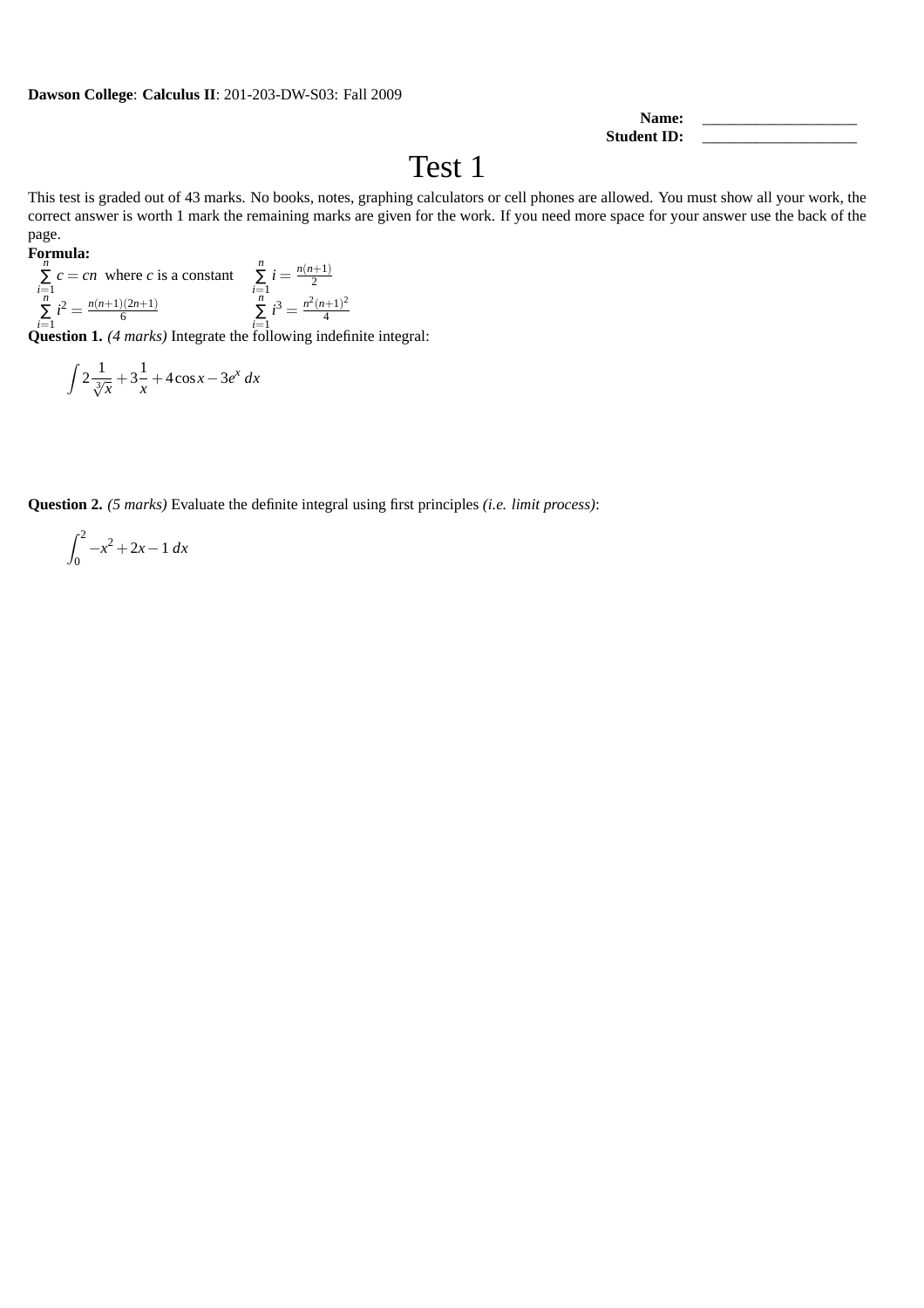**Question 3.** *(2 marks)* Integrate the following indefinite integral:

$$
\int (y-1)(2y+1) dy
$$

**Question 4.** *(3 marks)* Integrate the following indefinite integral:

$$
\int \frac{(t+1)(t-1)}{\sqrt{t}} dt
$$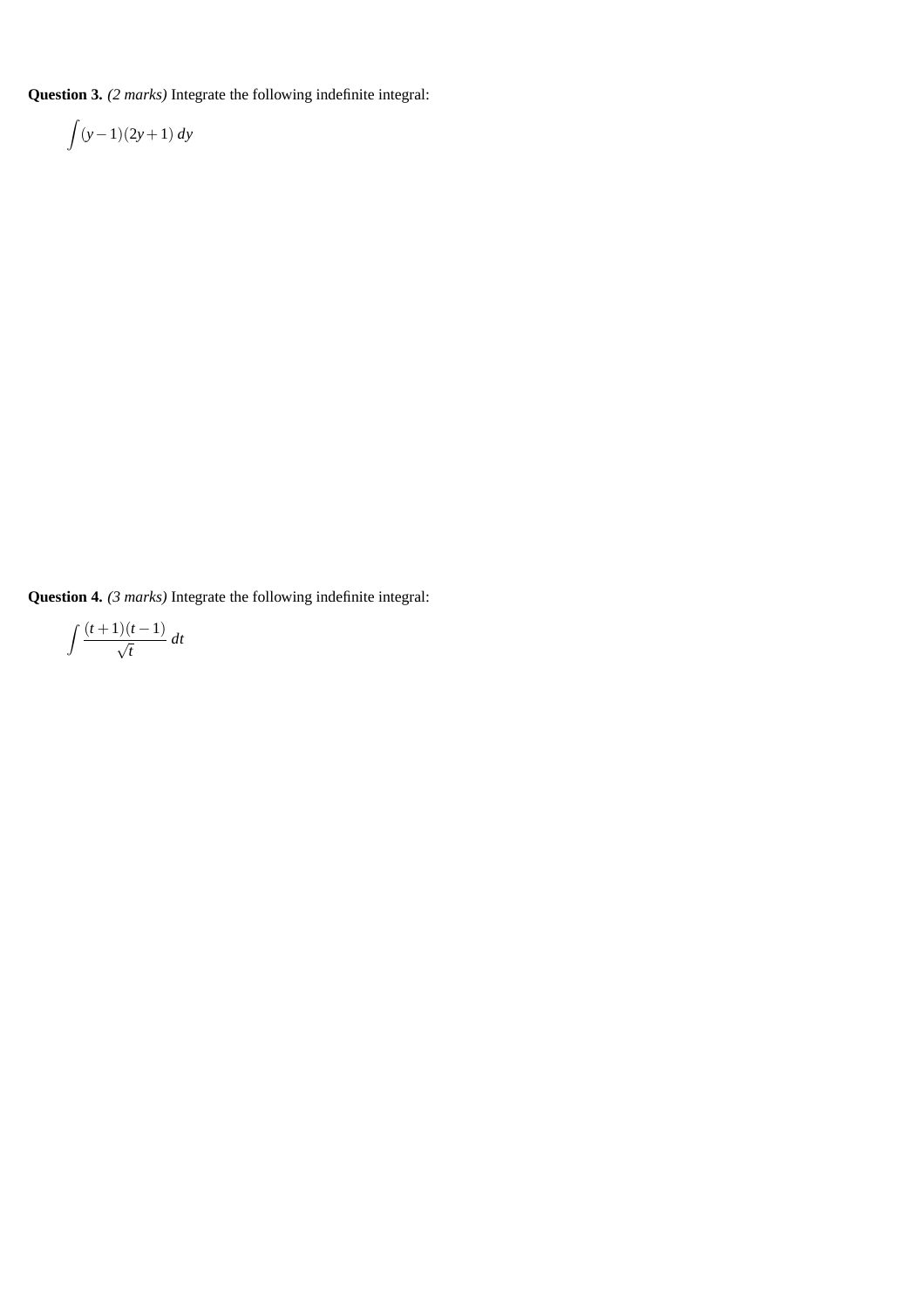**Question 5.** *(5 marks)* Evaluate the following indefinite integral:

$$
\int x^2 \sqrt{x-1} \, dx
$$

**Question 6.** *(5 marks)* Integrate the following definite integral:

$$
\int_0^1 \frac{x^2 + 2x}{x^3 + 3x^2 - 10} \, dx
$$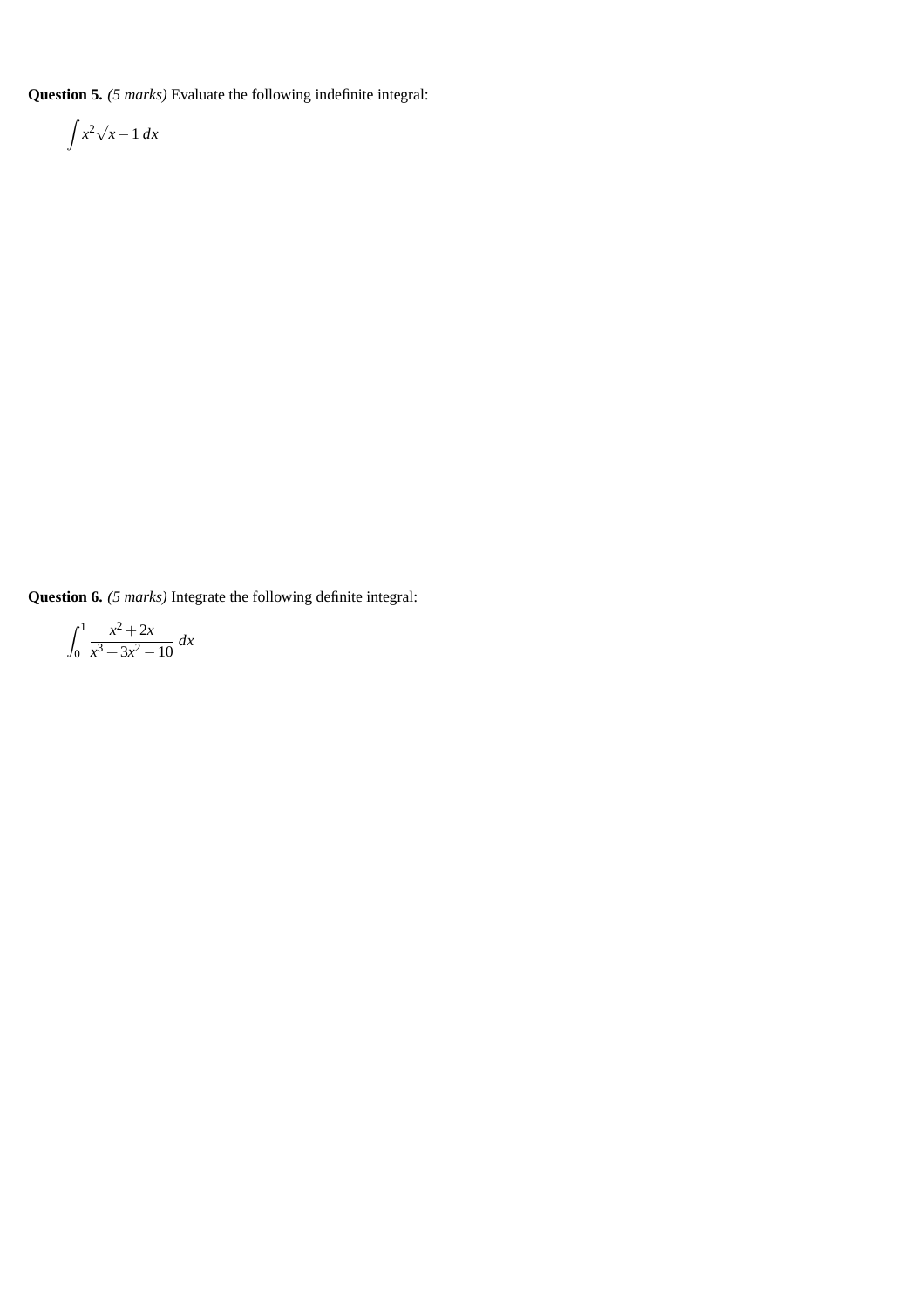**Question 7.** *(5 marks)* Integrate the following definite integral:

$$
\int_0^{\frac{\pi}{3}} e^{\cos 3x} \sin 3x \, dx
$$

**Question 8.** *(5 marks)* Evaluate the following definite integral:

$$
\int_{1}^{2} \frac{(x^2+x)}{(2x^3+3x^2)^2} \, dx
$$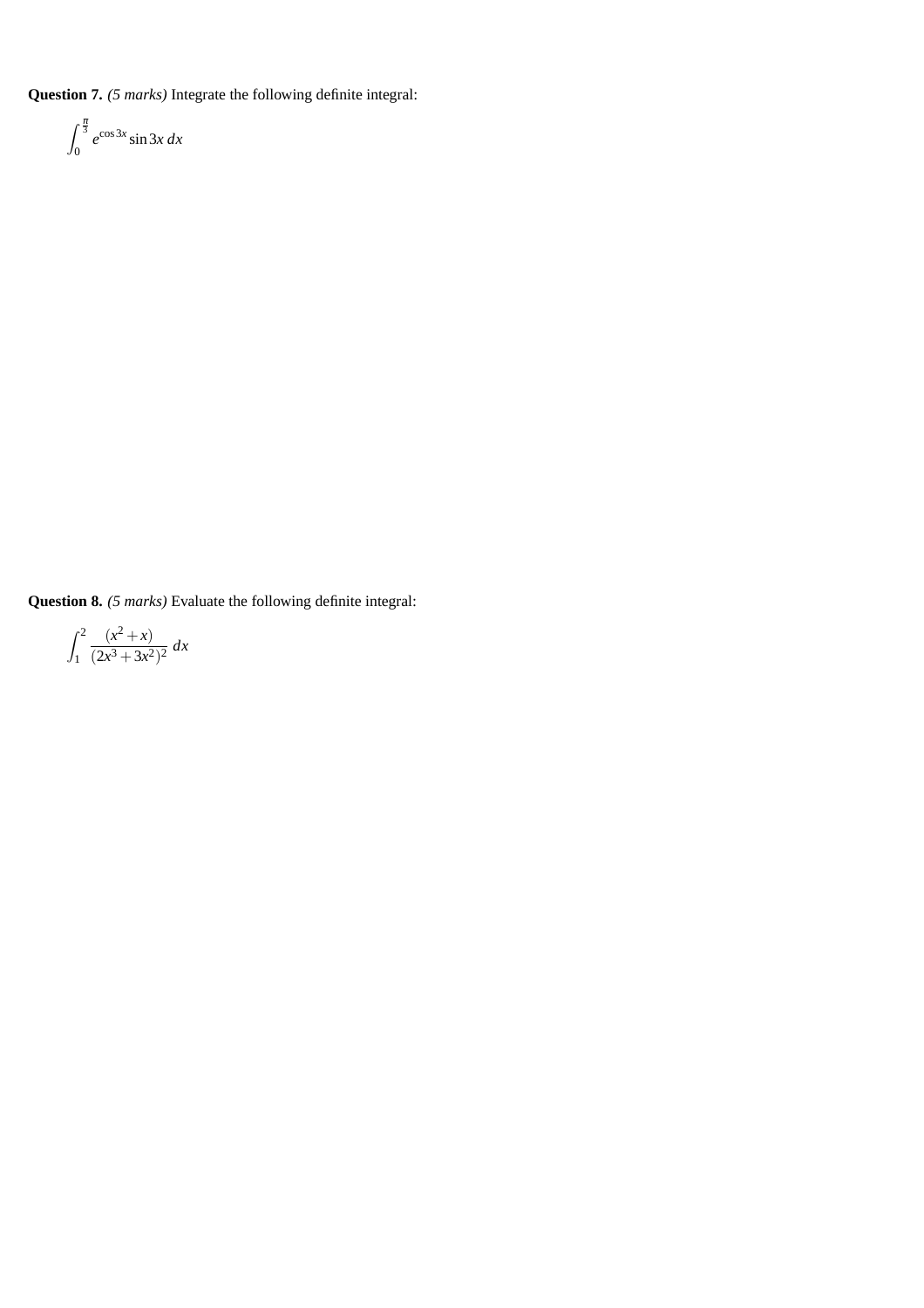Question 9. *(4 marks)* Find the average value of the function  $f(x) = x\sqrt{1-x^2}$  over the interval  $[0, \frac{1}{2}]$ .

**Question 10.** *(5 marks)* The Fixies bike company manufactures bikes for hipsters. There are so many hipsters buying bikes that they have developed the marginal cost function for production of their most popular bike. The marginal cost function is

$$
C'(x) = 0.003x^2 - 0.2x + 500
$$

measured in dollars/unit and *x* denotes the number of units produced. Fixies has determined that the fixed cost associated to producing their most popular bike is \$100 per day. Find the total cost of producing 20 bikes per day.